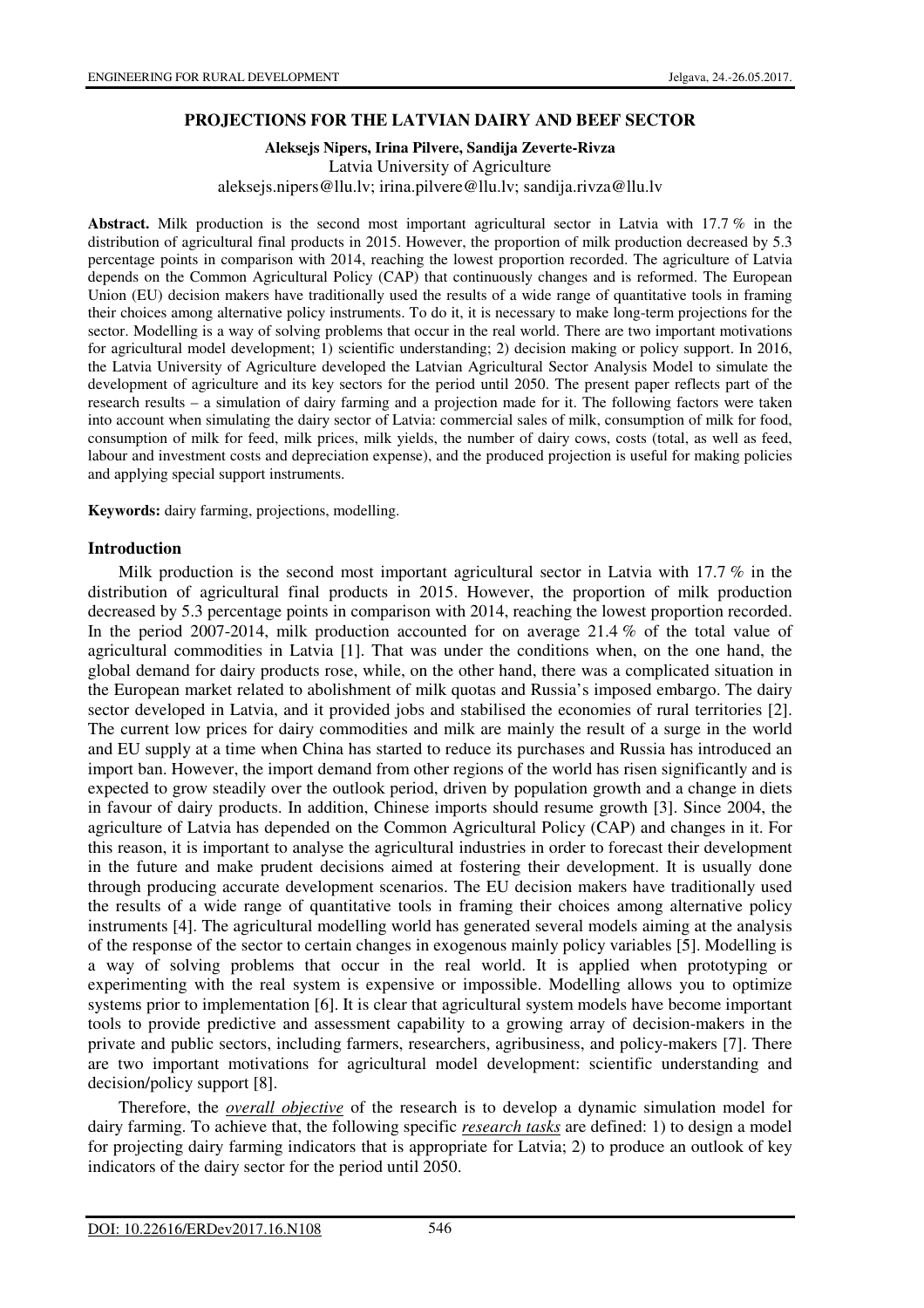### **Materials and methods**

To generate projections for agricultural sector developments in Latvia until 2050, the Latvia University of Agriculture developed the Latvian Agricultural Sector Analysis Model (LASAM) in 2016. LASAM is an econometric, recursive, dynamic, multi-period scenario model, which can also simulate GHG emissions. Most of the estimations within the model are done by performing linear regression, the regression models are evaluated by their statistical significance and the coefficient of determination. Sensitivity analysis is used to calculate possible deviations of the results from the projected base scenario,

It covers all agricultural sectors. Using the LASAM parameters, exogenous data and lagged endogenous data, it is possible to generate projections for the model's endogenous variables over a set of alternative policy scenarios and over a given projection period. However, due to the research limitations, the present research deals with only a part of the LASAM model, presenting a simulation of dairy farming and a projection produced for it for the period until 2050 [9]. The key information sources used by the present research were as follows: the Central statistical Bureau (CSB) of Latvia and the Agricultural Data Centre (ADC), FADN data on dairy farms and the Rural Support Service (RSS) database on support payments. Verification of LASAM was done using several approaches. First, the historical data were compared with the back-looking modelling results. Second, examination of model output results reasonability was done to understand weather projections are within logical limits. Third, experts in agriculture from the main Latvian stakeholder organisations were involved to verify the main logical constructions of the model and the results. In addition, verification of LASAM was done by performing a one-step analysis, in the meantime model validation was performed by comparing the results of LASAM with the national level simulation model for agricultural sectoral developments and GHG emissions elaborated by a group of researchers in 2015 [22].

## **Results and discussion**

# **1. Development of the model for dairy farming**

Total milk output has to be separated from commercial milk production to project the development of milk production in Latvia. Intensive dairy farming represented by large dairy farms shaped the development of the dairy sector until 2014 and, as expected, the situation is going to be the same in the future, too. This trend is determined by farm structural changes that took place in the dairy sector in recent years, and it indicates the concentration of the dairy sector – small dairy farms leave the market, whereas large and competitive ones continue expanding and increasing their numbers of cows.

In view of the mentioned factors, as well as labour cost increases and greater opportunities for large dairy farms to attract investments, one can expect that particularly this group of farms is going to increase in number, whereas the number of small dairy farms will continue decreasing. Projections produced by the LASAM model divide total milk output into three components: 1) milk sold for processing; 2) consumption of milk for food; 3) consumption of milk for feed.

The "milk sold for processing" component consists of sub-components that comprise the data basis for calculating the quantity of milk sold for processing: 1) a milk price projection; 2) a milk yield projection; 3) a projection of costs: purchased feed cost, labour cost, depreciation expense and total cost [9].

*Milk sold for processing.* Most of the milk produced is intended for commercial sale to milk processing enterprises. In the period 1995-2015 in Latvia, milk sales to processing enterprises more than doubled – from 321 thou.t to 808 thou.t. It has to be noted that earlier – in  $1990$  – the quantity of milk purchased by processing enterprises totalled 1611 thou.t, which was two times more than in 2015 [10]. Besides, changes took place not only with regard to milk producers. The increase in the quantity of milk sold for processing in the period 2005-2015 was, to a great extent, due to increase in exports of milk and dairy products. However, significant structural changes regarding milk producers and their markets for sales took place despite the relatively small change in the total output of milk.

A number of factors, which have changed during the course of time, have influenced the quantity of milk produced for selling to milk processors. Financially, they are the price, support payments,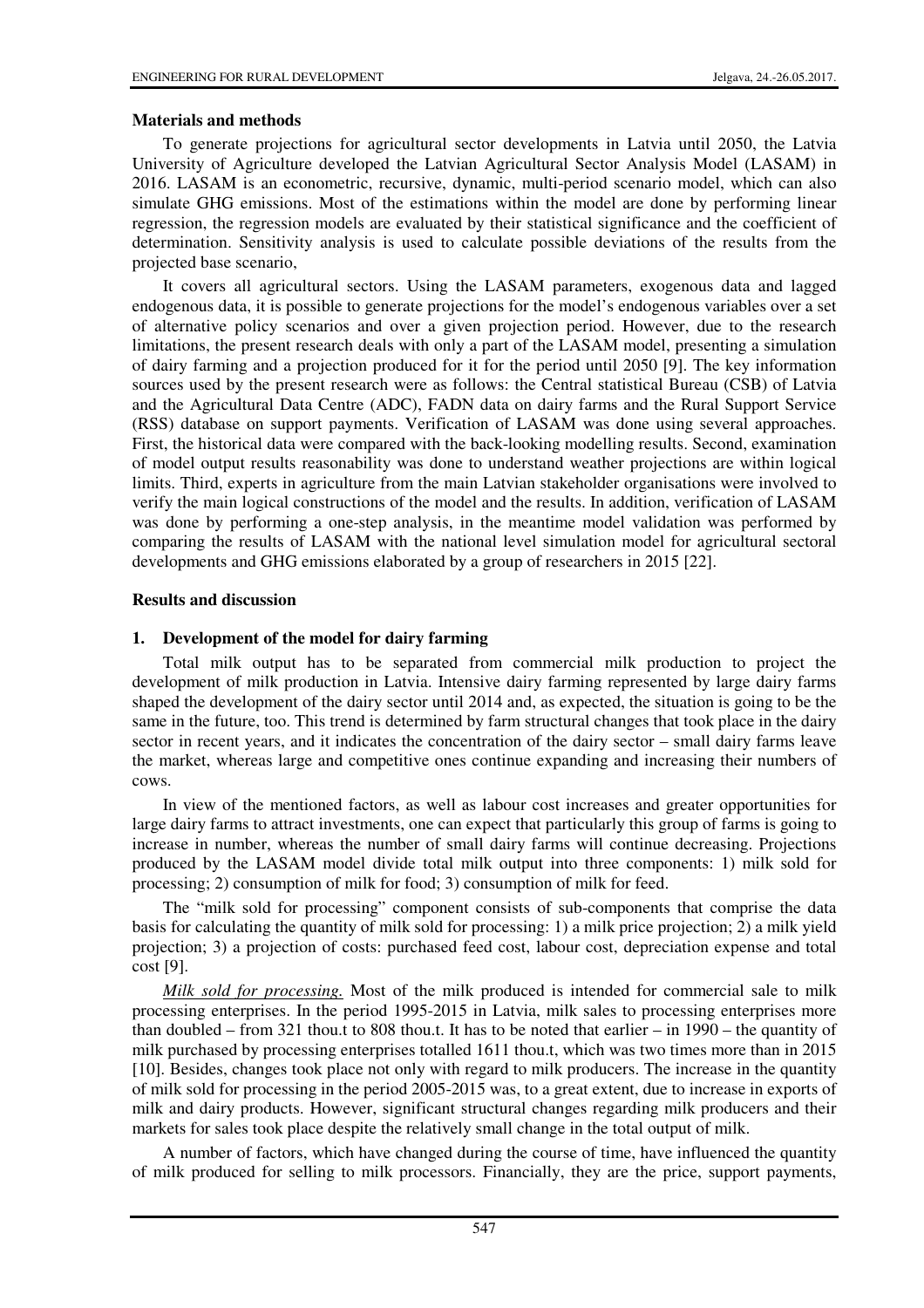costs of goods, services, labour, land and other inputs related to milk production. Besides, opportunities for dairy exports were limited (due to quotas, tariffs, different price and support levels) before the accession to the EU. After joining the EU, the opportunities for dairy exports to the EU considerably increased. Even though milk production quotas existed in the EU until 2015, the quantity of milk produced for commercial sale increased in Latvia, which was partly due to the structural change in agriculture – a lot of micro-farms that produced milk for own consumption stopped operating [11]. For these reasons, the present research primarily focuses on financial factors and the period after Latvia's accession to the EU when the "rules of the game" in the dairy sector became different from those existing before. Given the fact that, on the one hand, a number of factors can potentially influence milk production for commercial sale, while, on the other hand, the time series is quite short, the aggregated index approach was applied to the identification of the factors. By calculating the revenue and expense index for milk production [12] and econometrically assessing the index influence on the quantity of milk sold to milk processors [10], it is possible to determine the influence of the index quantitatively. Assuming that the influence of the ratio of revenue to expense is constant in a long-term, one can project the output of milk for sale based on a forecast of the value of the ratio of revenue to expense.

Changes in the quantity of milk sold for processing (*milk\_k\_tt*), compared with the previous year, are calculated as a function of the milk price  $(p \ t \ milk)$  [13] and amount of financial support (*A\_t\_milk*) [14] divided by the milk production cost (*IZ\_t\_milk*) [12]:

$$
milk_k_t = f((p_t_milk + A_t_milk)/IZ_t_milk). \tag{1}
$$

*Consumption of milk for food.* Milk production for own consumption and commercial sale is determined by various factors. Some part of milk produced for own consumption is used for feed (which is included in the total output of milk), yet the proportion is higher for the milk used for food than for feed. Compared with the milk production for processing, it is determined by other factors. For this reason, own consumption of milk for food and for feed is simulated based on the past trends. Since the number of small farms declines, one can expect that the own consumption of milk (*milk p\_tt*) [12] will continue decreasing as well:

$$
milk\_p_t = f(milk\_p_t(t-1), \log(trend)).
$$
\n<sup>(2)</sup>

*Consumption of milk for feed.* Just like the consumption of milk for food, the consumption of milk for feed purposes and its proportion in the total output of milk have historically decreased as well. In 2000, it was 20 % of the total output, while in 2015 it was slightly more than 7 % [15-17]. Even though the past trend indicates that such a decrease could continue over next years, the decrease, however, should be limited and should stabilise at a 5.5 % level by 2050. It has to be noted that in this case it is, to a great extent, due to the structural change of dairy farms rather than the sale of milk that was earlier used for feed [11].

There is an explicit decreasing trend for both cases (own consumption of milk for food and for feed), which is mainly due to the structural change of dairy farms and the increasing efficiency of commercial milk production. Even though the milk prices decreased in 2009 (and own consumption of milk increased), these were short-term fluctuations within a long-term trend [13].

Changes in the consumption of milk for feed (*milk\_l\_tt*) are calculated as a function of the ratio of consumption of milk for feed (*milk\_l\_tt*) to the sum of milk production for processing (*milk\_k\_tt*) and own consumption for food (*milk\_p\_tt*) and of decrease rate (*dec\_rate*):

$$
milk_l_t = f((milk_l_t_t)(milk_k_t_t + milk_p_t))
$$
,  $dec_tate)$ . (3)

Based on the following three indicators: milk production for processing (*milk\_k\_tt*), consumption of milk for food (*milk\_p\_tt*) and consumption of milk for feed (*milk\_l\_tt*), the total output of milk is calculated (*milk\_tt*) as follows:

$$
milk_t = milk_k_t + milk_t_t + milk_t_t
$$
\n
$$
(4)
$$

*Milk price projections.* The dairy sector is one of the agricultural sectors that experienced rapid price changes and "crisis" periods when the milk price decreased below its production cost; it particularly related to small dairy farms, the milk price for which was approximately 10 % lower than for the other dairy farms. In Latvia, the price on milk strongly correlates with that in the global market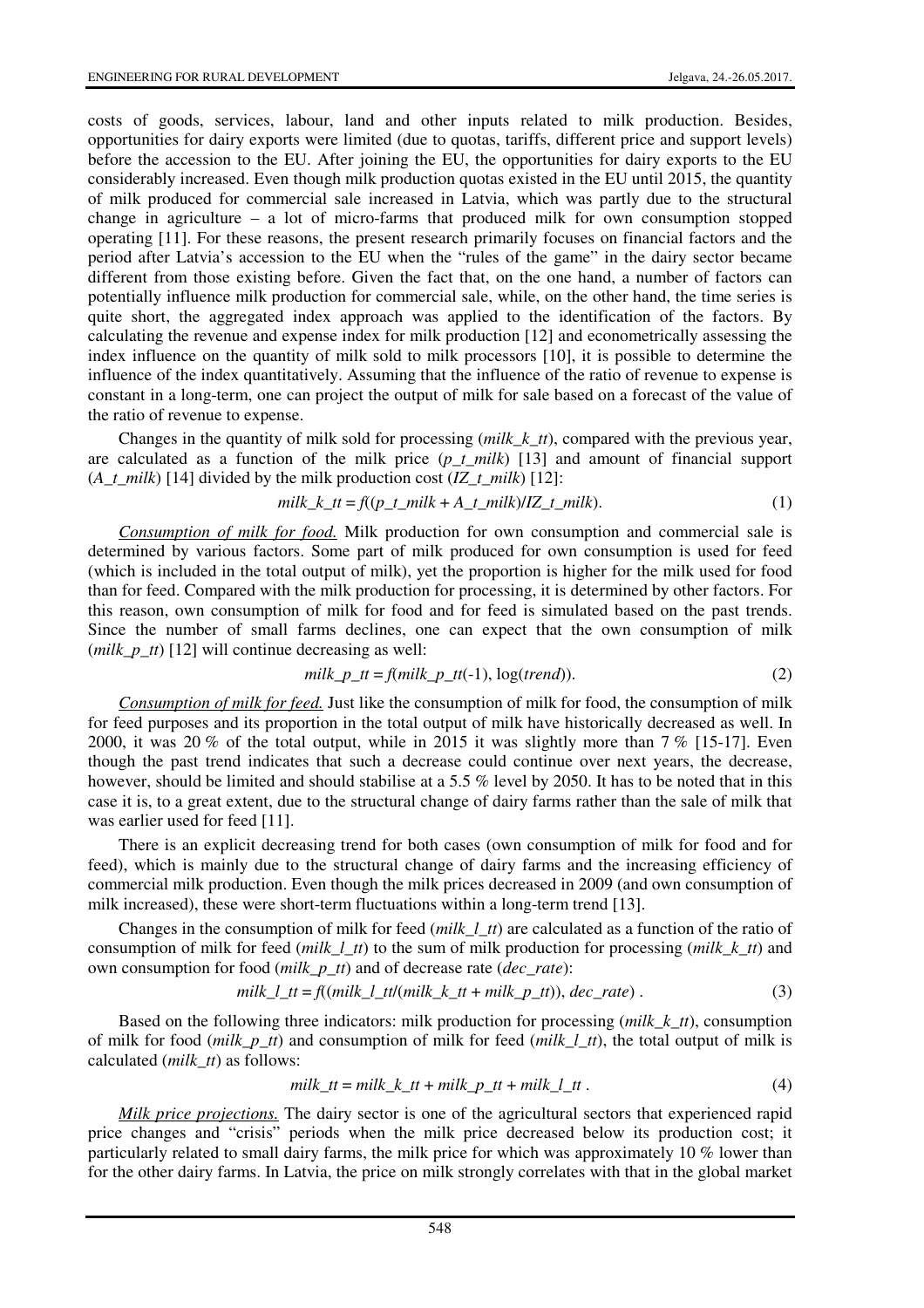and in the EU; therefore, the global price changes influence the domestic milk price and cause rapid milk price fluctuations. The prices on milk in Lithuania and Estonia are practically identical to the price in Latvia; accordingly, the competitiveness of the dairy sector in the Baltic States is determined by the optimisation of milk production costs and the quantity of milk processed. An analysis of milk price changes in Latvia in the period 2005-2015 shows that there were two periods when the price on milk sharply decreased: the period 2008-2009 and the beginning of 2015. The price on milk in Latvia is, on average, 20 % lower than in the EU, but in the mentioned periods it was even 30 % lower than in the EU. In 2015, an increase in the difference in the milk price between the EU and Latvia was determined by Russia's embargo that made the most direct influence on the neighbouring countries of Russia, which was their market for milk exports [13].

After analysing monthly milk price changes in Latvia in the period 2006-2016, one can find that no explicit seasonal changes in the milk price were observed, and the milk purchase price was considerably affected by other political and economic factors [17].

An exogenous milk price forecast (*p\_t\_milk\_pr\_dgagri*) produced by the European Commission Directorate-General for Agriculture and Rural Development (DG AGRI) [3] for the period until 2025 was employed by the model to make a milk price projection (*p\_t\_milk*) for Latvia. A projection for the coming years – until 2050 – was extrapolated from the trend forecasted by the DG AGRI. To calculate the milk price for Latvia based on the DG AGRI forecasted prices for the EU, it was assumed that the average milk price in Latvia accounted for 85 % of the EU-15 milk price (*p\_milk\_EU\_conv*):

$$
p_t_milk = p_t_milk_pr_dgagri * p_milk_EU_{conv}.
$$
\n(5)

*Milk yield projection.* A milk yield projection (milk\_yield) was produced based on the milk yield increase trends based on historical data [19]. The changes in the milk yield also reflect the technological progress of the sector – use of better technologies, improved genetics, feeding and welfare impact the milk yield:

$$
milk\_yield = f(milk\_yield (-1)).
$$
\n<sup>(6)</sup>

*Costs. Purchased feed cost.* Calculations of purchased feed costs (*IZ\_t\_prch\_feed*) per tonne of milk produced employed the ratio of the total purchased feed cost (EUR) (*PL\_prch\_feed\_e*) to the quantity of milk produced, tonnes, for the group of dairy farms (*PL\_milk\_t*) (FADN data) [12]. It is considered that average farm tends to move toward to the practices of economically more sustainable farms. That includes milk consumption as a feed per calve:

$$
IZ_t\_\text{proh}\_\text{feed} = (PL\_\text{proh}\_\text{feed}\_\text{el}\_\text{PL}\_\text{milk}\_\text{t}).\tag{7}
$$

The coefficient for the proportion of purchased feed cost (*prch\_feed\_pt\_coef*) was calculated based on 2014 FADN data for the group of dairy farms, dividing the ratio of the quantities of purchased feed and milk produced, measured in tonnes, by the price of a tonne of wheat (*p\_t\_pwheat*):

$$
prch\_feed\_pt\_coef = (PL\_prch\_feed\_e / PL\_milk\_t) / p\_t\_pwheat.
$$
\n(8)

*Labour cost.* Labour cost is calculated as the cost of labour per thou.t of milk produced. The labour cost is calculated by dividing the cost of labour for the group of dairy farms by the output of milk for this group, measured in tonnes [12].

A unit labour requirement (*lb\_h\_pt*) is calculated by dividing the number of worked hours for the group of dairy farms (*PL\_lb*) by the output of milk, tonnes, for this group (*PL\_milk\_t*) and by multiplying by 1000:

$$
lb\_h\_pt = PL\_lb/PL\_milk\_t * 1000.
$$
\n<sup>(9)</sup>

The proportion of paid labour (*pd\_lb\_prop*) is calculated by dividing the number of hours worked by paid labour (*PL\_pd\_lb*) for the group of dairy farms by the total number of worked hours for this group (*PL\_lb*):

$$
pd\_lb\_prop = PL\_pd\_lb / PL\_lb.
$$
\n<sup>(10)</sup>

Paid labour input in hours per thou.t of milk produced (*pd\_lb\_pt*) is calculated by multiplying labour input in hours per thou.t of milk produced (*lb\_h\_pt*) by the proportion of paid labour (*pd\_lb\_prp*); in a similar way, a projection of paid labour input in hours per thou.t of milk produced is made – the above-mentioned projected indicators are multiplied.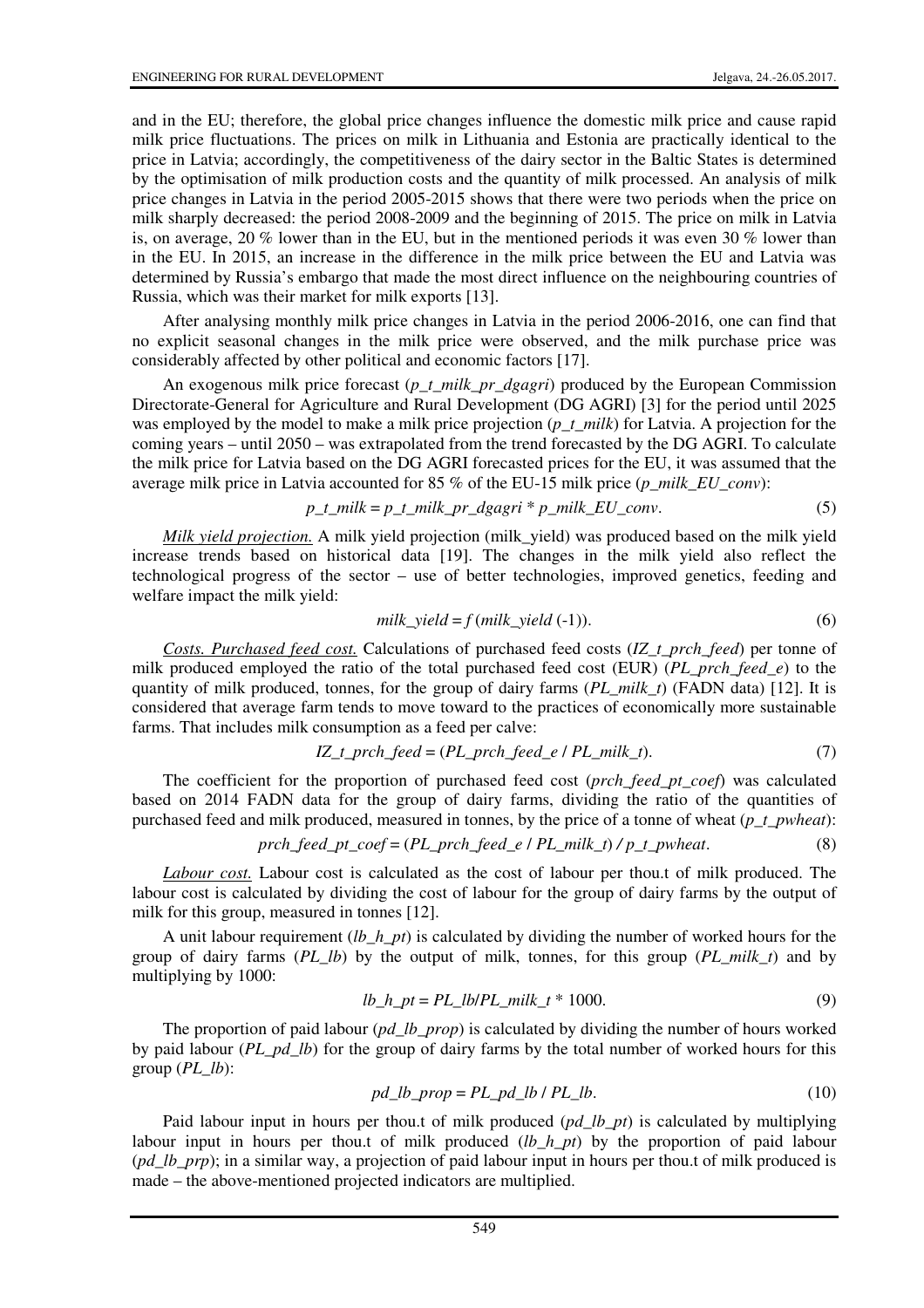$$
pd\_lb\_pt = lb\_h\_pt * pd\_lb\_prp. \tag{11}
$$

Unpaid labour input in hours per thou.t of milk produced (*upd\_lb\_pt*) and a forecast of unpaid labour input in hours per thou.t of milk produced are calculated by subtracting paid labour input in hours per thou.t of milk produced (*pd\_lb\_pt*) from total labour input in hours per thou.t of milk produced (*lb\_h\_pt*); in a similar way, a projection of unpaid labour input in hours per thou.t of milk produced is calculated – the above-mentioned projected indicators are multiplied.

$$
upd\_lb\_pt = lb\_h\_pt - pd\_lb\_pt. \tag{12}
$$

Paid labour cost per tonne of milk produced (*IZ\_t\_pd\_lb*) is calculated by multiplying paid labour input in hours per thou.t of milk produced (*pd\_lb\_pt*) by unit labour cost (*PL\_lb\_unit\_cost*) and dividing by 1000; a projection of this indicator is calculated similarly:

$$
IZ_t_p d_l = pd_l b_p t * PL_l b_l unit_c cost / 1000.
$$
\n
$$
(13)
$$

Paid labour cost per tonne of milk produced and a projection of this indicator are acquired in the result of the above-mentioned calculations.

*Value of and depreciation for investments in fixed assets.* Two indicators relate to depreciation – the value of an investment, which is the basis for calculating future depreciation for the investment of a farm and depreciation expense [12]. The value of investments per tonne of milk produced (*IZ\_invest\_milk\_t*) is calculated by dividing the value of the investments in EUR for the group of dairy farms (*PL\_invest\_e*) by the output of milk in tonnes for this group (*PL\_milk\_t*). In a similar way, depreciation per tonne of milk produced (*IZ\_t\_depr*) is calculated – the depreciation expense in EUR for the group of dairy farms (*PL\_deprec*) is divided by the output of milk in tonnes for this group (*PL\_milk\_t*). Both indicators (*invest\_milk\_t* and *deprec\_milk\_t*) are calculated as a function derived from the trend based on historical data (*invest\_milk\_t* and *IZ\_t\_deprec*):

$$
IZ\_invest\_milk_t = PL\_invest_e/PL\_milk_t,
$$
\n(14)

$$
invest\_milk_t = f(invest\_milk_t(-1)),
$$
\n(15)

$$
IZ_t \_degree = PL \_degree / PL\_milk_t,
$$
\n<sup>(16)</sup>

$$
degree\_milk_t = f(IZ_t\_degree(-1)).
$$
\n(17)

*Total milk production cost.* The total milk production cost was calculated using the FADN data [12]. Since the FADN data are general data on farms, often farm costs contain both milk productionrelated costs and costs that are not related to milk production but related to other kinds of economic activity. It is often impossible to divide costs by the kind of economic activity in the statistical database, as an employee, for example, is engaged both in the production of dairy products and in the production of other products as well. The situation with the exploitation of unspecialised machinery is similar. Not always farmers themselves can correctly classify production costs, as the production of various goods and services on their farms is an auxiliary economic activity.

For this reason, to calculate milk production cost per tonne of milk produced (*IZ\_t\_milk*) for the group of dairy farms (*PL*), farm revenues from other economic activities have to be subtracted from the total production cost (PL\_cost\_t\_e) (*PL\_rev\_t\_e* - *PL\_rev\_milk\_e* - *PL\_rev\_beef\_prod\_e*) (total revenue minus revenues from milk sales (*PL\_rev\_milk\_e*) and livestock production sales). Assuming that the farm revenue from other economic activities is equal to the expense in these activities, the cost is divided by the quantity of milk produced by the group of dairy farms (*PL\_milk\_t*) in order to determine the cost per tonne of milk produced:

$$
IZ_t\_milk = (PL\_costs_t_e - (PL\_rev_t_e - PL\_rev\_milk_e - PL\_rev\_beef\_prod_e))/PL\_milk_t.(18)
$$

A projection of total milk production cost is calculated by multiplying the total milk production by a coefficient for the total milk production that consists of three components: purchased feed cost, labour cost and depreciation expense.

*Number of dairy cows.* A projection of the number of dairy cows (*d\_c\_no\_pr*) [19; 20] is made based on estimated milk output for the previous year (*milk\_tt\_pr*) and a projection of the milk yield (*milk\_yield\_pr*):

$$
d_c\_no\_pr = (milk\_tt\_pr(-1) * 1e+06) / milk\_yield\_pr.
$$
\n(19)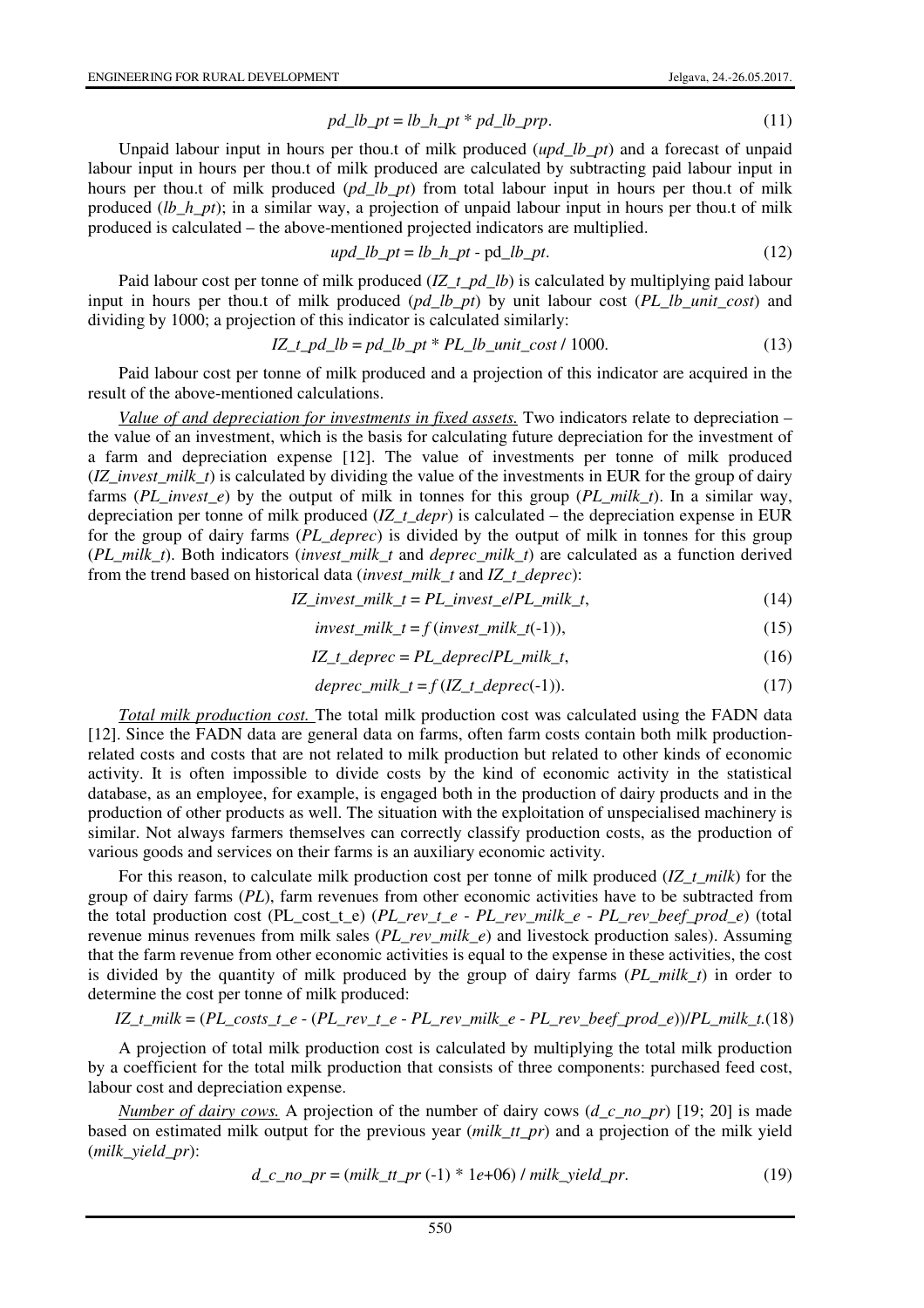In view of the fact that in dairy farming cows are used for the production of both milk and meat, the projection of the number of suckling cows is considered as well.

*Number of suckling cows.* A projection of the number of suckling cows (*s\_c\_no*) is calculated based on the historical trend in the number of suckling cows (*s\_inc\_pr*) [20]:

$$
s_c \_no = s_c \_no * (1 + s_c inc\_pr). \tag{20}
$$

#### **2. Key results of the simulation of dairy farming**

In projecting the milk output, trends in the following three fields are taken into consideration: commercial production of milk sold for processing, own consumption of milk for food and own consumption of milk for feed. According to the projection, the highest milk output is going to be reached by 2030 (1241 thou.t). In the period 2016-2030, the output of milk is projected to increase steadily, while in the period after 2030 the milk output is projected to decrease to 1064 thou.t by 2050 (Fig. 1). Such results may be explained by a decrease in the number of dairy cows, which is expected for the period after 2025 (Fig. 3). The only dairy farm group that could increase milk production is the group producing milk for processing. Due to the increase in milk production, one can predict a greater need for new technologies and investment for the period until 2030. According to calculations based on the FADN data [12], overall revenues in dairy farming rise with the output of milk increasing and the milk price stabilising; the overall revenues correlate strongly  $([r] > 0.8)$  [21] with the value of investment, million EUR  $(0.85$  at sig.  $= 0.002$ ) and the fixed asset depreciation expense  $(0.78$  at sig.  $= 0.007$ ) and medium strongly ([*r*] is  $> 0.5$ , but < 0.8) [21] with the value of gross investment, million EUR  $(0.51 \text{ at sig.} = 0.128)$ .

It is projected that the own consumption of milk for food and for feed is going to decrease until 2050, as the number of small farms is expected to decline, which, in its turn, reduces the own consumption of milk for food. The production intensification process in dairy farming, however, decreases the consumption of milk for feed; it is expected that in 2050 the own consumption of milk for feed will account for 5.5 % of the total output of milk.

It is also projected that milk yields will steadily increase, reaching 8000 kg per cow in 2030 and 9190 kg per cow in 2050 (Fig. 2). This projection is affected by a number of factors: first, production intensification through shifting to more productive cow breeds and enhancing livestock selection and farming technologies, which currently contributes and in the future too will contribute to milk yield increases; second, the production intensification is also fostered by available EU funding for farm investment. The average milk yield in Latvia is affected by the size structure of herds as well. An analysis of the FADN data on milk yields for the group of dairy farms broken down by farm size shows that the differences among the farm size groups are significant – the milk yields are higher for large farms than for small ones, which is associated with the above-mentioned factors. Consequently, the average milk yield will rise with the number of small dairy farms decreasing and large farms prevailing in the dairy sector.







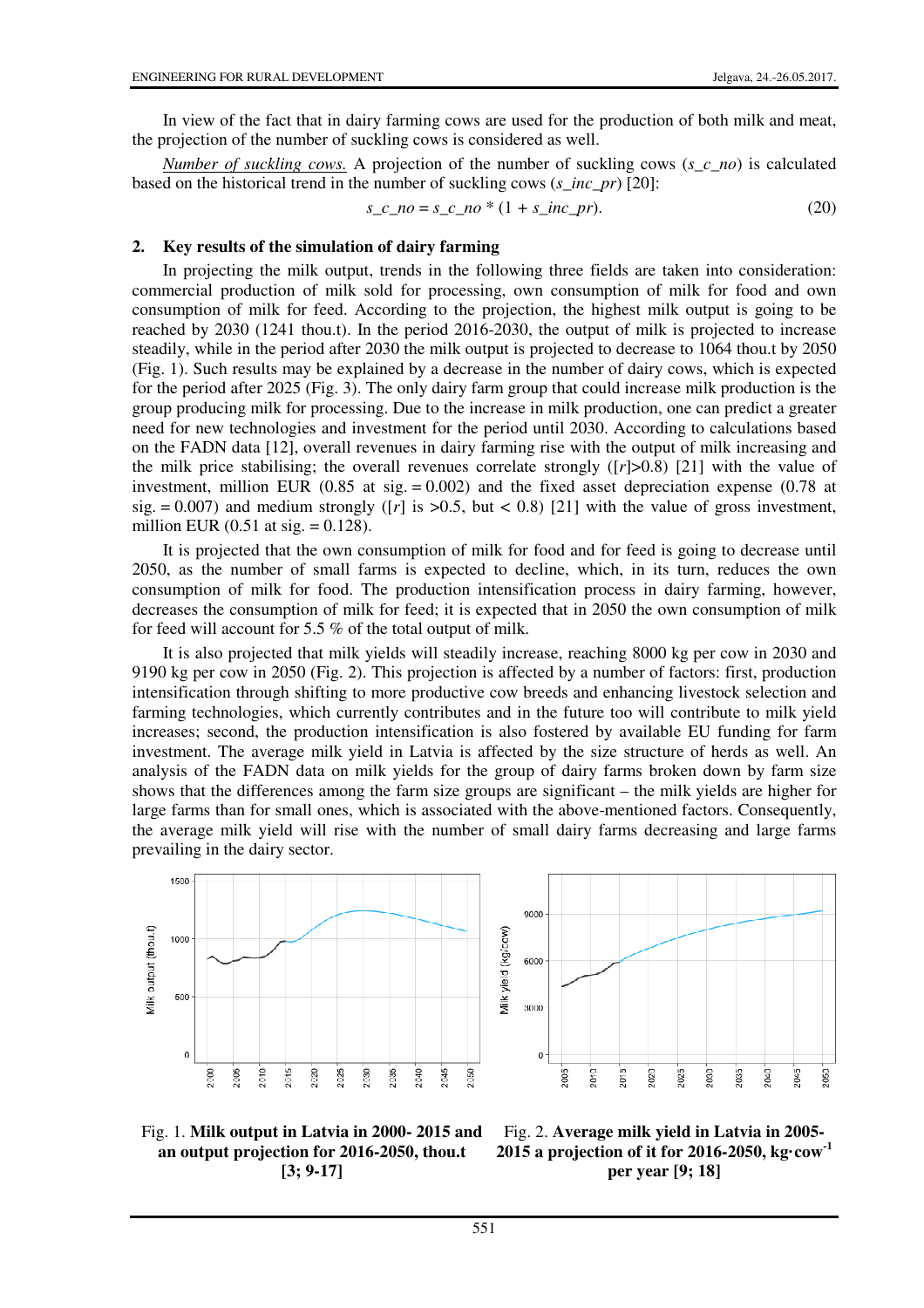The number of dairy cows is expected to decrease (Fig. 3). By 2050, their number could reach 115 thou., compared with 185 thou. in 2015. However, no decrease is projected for the period until 2025 because the dairy sector is positively affected by EU support payments. Since the support payments are not going to increase after 2020, a decrease in profit margins in the dairy sector is possible over the next years, for some farm groups in particular, which will affect the total number of cows. The projection for the number of dairy cows was compared to a projection of another simulation model developed in 2015 [22] that had projected a much more optimistic increase in the number of dairy cows without a tendency to decline after 2025 as projected by LASAM. This can be explained by the differences of assumptions for each model – LASAM includes the influences of the support policies that consequently affect the profitability of a particular sector and change the tendencies for the increase or decrease of the number of animals in this sector.

Livestock farming for meat production is a relatively new sector in Latvia, which actually began emerging in 2003-2004 when meat cattle breeds were imported and the meat cattle started to be raised and selected in the country. A sharp increase in the number of suckling cows is expected in this sector in the period until 2025. After 2025, the projected number is constant at 77 thou. cows (Fig. 4).

It is difficult to project the development of livestock farming for meat production, as it depends on political factors (opportunities to export calves, support payments, emission policies). In Latvia, beef producers successfully cooperate and find markets for sales outside the country; therefore, this sector growth does not depend only on domestic demand. The opinions of industry experts on the sector development are diverse – a few of them believe that the sector has great opportunities for growth, while the others suppose the growth could stop in the nearest future.



### Fig. 3. **Number of dairy cows in Latvia in 2000- 2015 and a projection of it for 2016- 2050 [9; 10; 18; 20]**



According to a projection produced by the present research, an increase in area payments is going to stimulate the sector growth until 2020. However, after 2020 when the amount of area payments is going to stabilise, a gradual decrease in the sector growth is expected even regardless of the implementation of emission reduction measures. The sector growth could be promoted by government policies aimed at retaining a large area under permanent grasses without converting the area to grains and other crops. The eligibility criteria that limit the conversion of agricultural areas and are aimed at retaining the permanent grass area "unburdened" could stimulate relatively extensive livestock farming for meat production.

### **Conclusions**

- 1. Agricultural modelling allows making projections for agriculture and its individual sectors for the purpose of applying different agricultural policy instruments. It provides fundamental input to policy developments in the EU.
- 2. Many factors were taken into account when simulating the dairy sector of Latvia: milk sold for processing, consumption of milk for food, consumption of milk for feed, milk prices, milk yields, the number of dairy cows, costs (total, as well as feed, labour and investment costs and depreciation expense).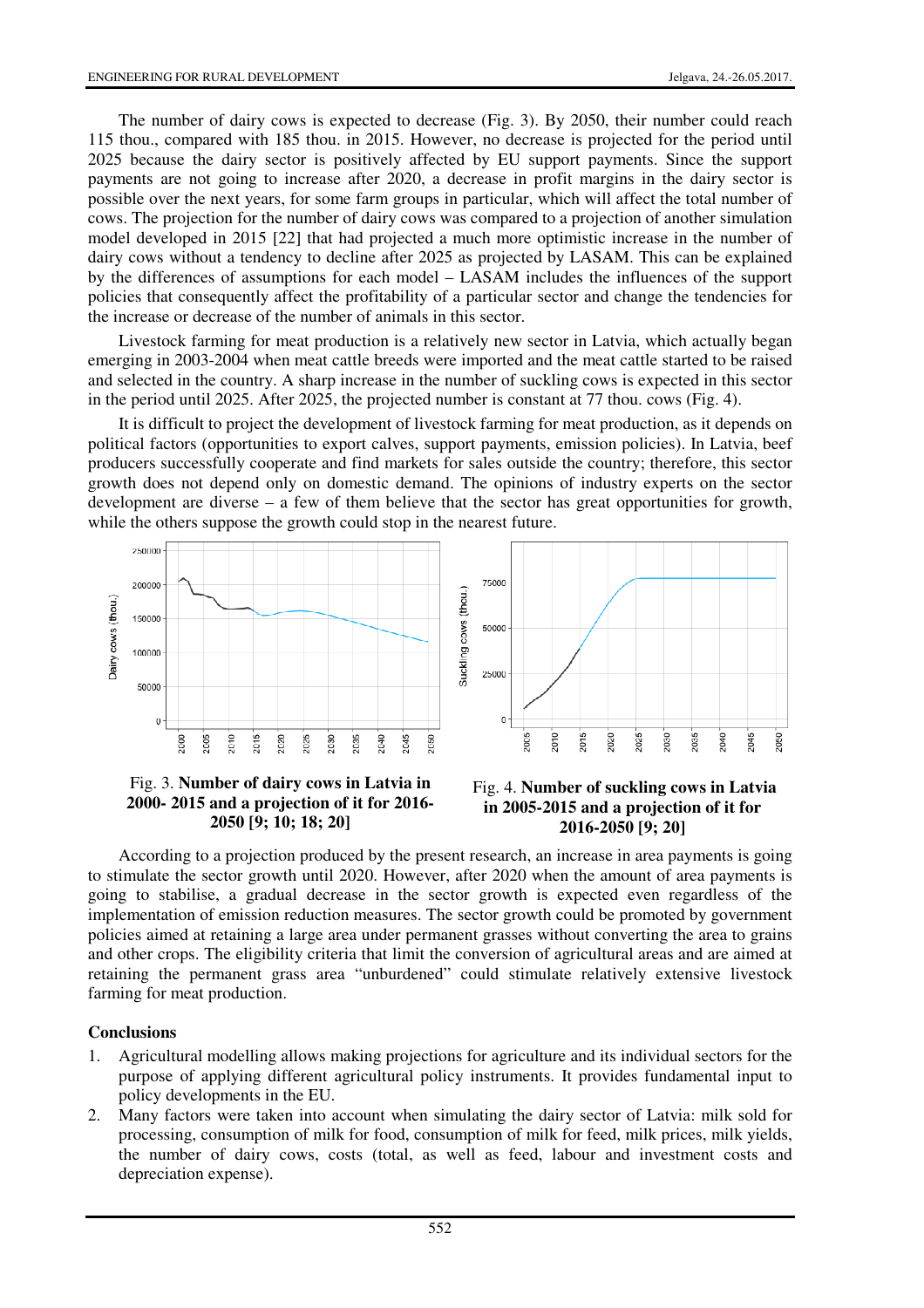3. According to the projections produced by the model developed for dairy farming in Latvia: a) in the period 2016-2030 the output of milk is going to increase, while in the period after 2030 the milk output will slightly decrease owing to a decrease in the total number of cows; b) due to the increase in milk production, the need for new technologies and investment in the period until 2030 will be greater; c) milk yields will steadily increase until 2050; d) the number of dairy cows will decrease; e) the number of suckling cows will increase until 2025 and stabilize afterwards.

## **Acknowledgements**

The research was promoted with the support of the project of the Ministry of Agriculture of the Republic of Latvia "Forecasting of Agricultural Development and the Designing of Scenarios for Policies until 2050", agreement No. 16-100-INV16-5-000001.

## **References**

- 1. Latvijas lauksaimniecība 2016 (Agriculture of Latvia 2016). Riga: Ministry of Agriculture, 2016, 155 p. (In Latvian).
- 2. Nipers A., Pilvere I., Valdovska A., Proskina L. Assessment of Key Aspects of Technologies and Cow farming for Milk Production in Latvia. Proceedings of 15th International Scientific Conference "Engineering for Rural Development", May 25-27, 2016, Jelgava, Latvia, vol. 15, pp. 175-181.
- 3. EU Agricultural Outlook. Prospects for EU Agricultural Markets and Income 2015-2025. European Commission, 2015, 81 p.
- 4. Salputra G., Chantreuil F., Hanrahan K., Donnellan T., Van Leeuwen M. Policy Harmonized Approach for the EU Agricultural Sector Modelling. Agricultural and Food Science, vol.20, 2011, pp. 119-130.
- 5. Adenauer M. CAPRI versus AGLINK-COSIMO Two Partial Equilibrium Models Two Baseline Approaches. 12th Congress of the European Association of Agricultural Economists, 2008, 4 p.
- 6. Borshchev A., Filippov A. From System Dynamics and Discreet Event to Practical Agent Based Modeling: Reasons, Techniques, Tools. The 22nd International Conference of the System Dynamics Society, July 25 - 29, 2004, Oxford, England, 23 p.
- 7. Kitchen N.R., Drummond S.T., Lund E.D. etc. Soil Electrical Conductivity and Topography Related to Yield for Three Contrasting Soil-Crop Systems. Agronomy Journal, vol. 95, 2003, pp. 483-495.
- 8. Jones J. W., Antle J. M., Basso B. O., Boote K. J., Conant R. T., Foster I., Godfray H. C. J., Herrero M., Howitt R. E., Janssen S., Keating B. A., Munoz-Carpena R., Porter C. H., Rosenzweig C., Wheeler T. R. Towards a New Generation of Agricultural System Models, Data, and Knowledge Products. State of Agricultural Systems Science, January 31, 2015, pp. 9-62.
- 9. Zinātniskā pētījuma Lauksaimniecības attīstības prognozēšana un politikas scenāriju izstrāde līdz 2050. gadam projekta atskaite (Report on the Project Forecasting of Agricultural Development and the Designing of Scenarios for Policies until 2050). Jelgava: Latvia University of Agriculture, December 2016, 98 p. (in Latvian).
- 10. RUG10. Piena produktu ražošana (Production of Dairy Products). Riga: Central Statistical Bureau. (In Latvian). [online] [12.09.2016]. Available at: http://data.csb.gov.lv/pxweb/lv/rupnbuvn/rupnbuvn\_\_ikgad\_\_rupn/RU0100.px/?rxid=cdcb978c-22b0-416a-aacc-aa650d3e2ce0.
- 11. LLG024. Visu veidu saimniecību grupējums pēc liellopu skaita gada beigās (Grouping of Farms of All Kinds by the Number of Cattle at End of Year). Riga: Central Statistical Bureau. (In Latvian). [online] [14.09.2016]. Available at: http://data.csb.gov.lv/pxweb/lv/lauks/lauks\_\_ikgad\_\_05Lopk/LL0240.px/?rxid=cdcb978c-22b0- 416a-aacc-aa650d3e2ce0.
- 12. SUDAT datu bāze (FADN database). Unpublished resource. (In Latvian).
- 13. Milk Market Observatory. Historical EU Price Series of Cow's Raw Milk in Euro/100 kg and Historical Series of EU Average Prices of Dairy Products. [online] [12.09.2016]. Available at: https://ec.europa.eu/agriculture/market-observatory/milk\_en.